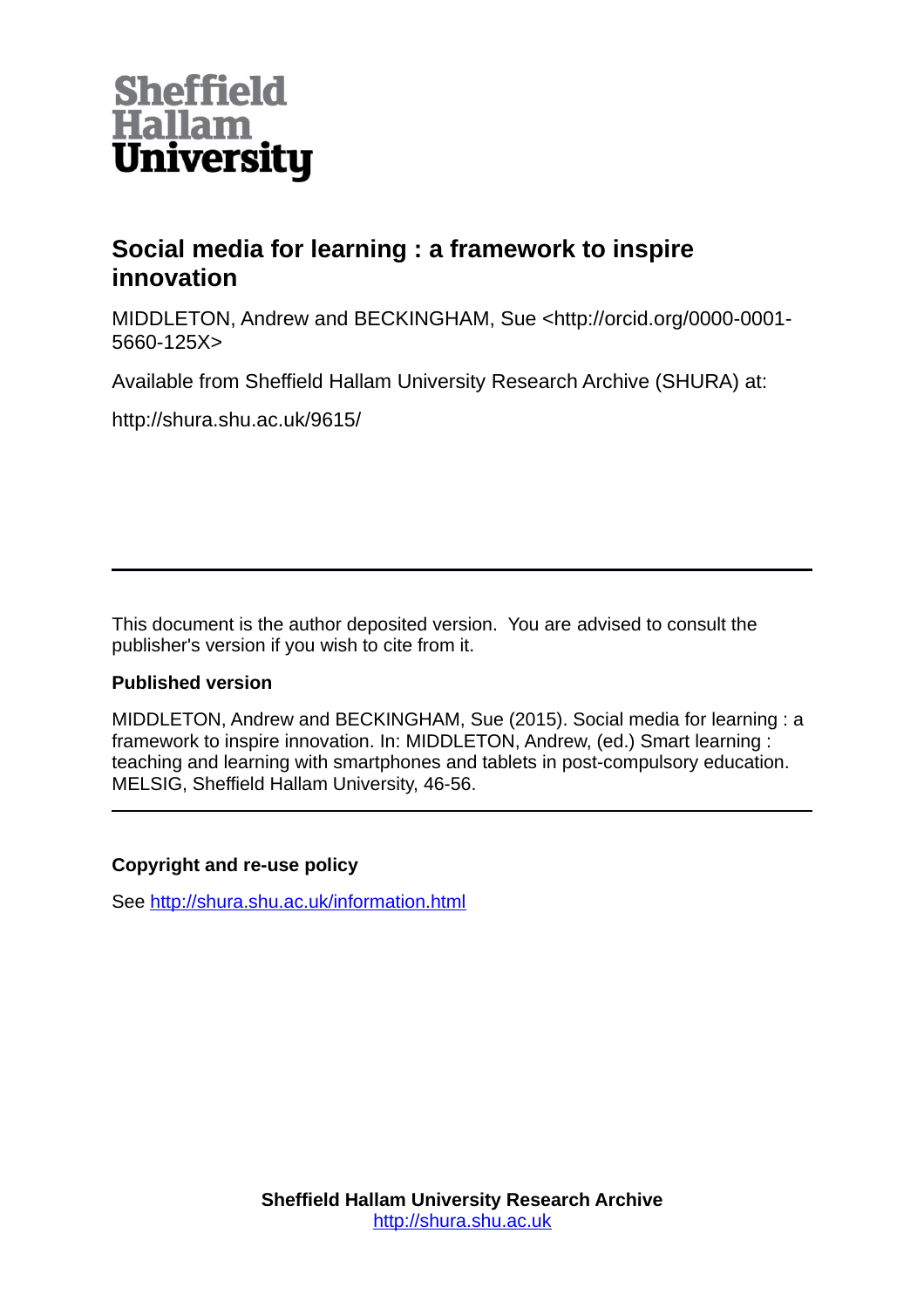# Social media for learning — a framework to inspire innovation

Andrew Middleton and Sue Beckingham

#### Introduction

The Social Media for Learning (SM4L) framework has been constructed to demonstrate how social media can be used by students and academics to promote learning. The framework supports innovation through curriculum design and has also been used in staff development activities to clarify how social media provide academics with a powerful and dynamic context in which to foster active student engagement.

This chapter introduces the seven elements in the framework, each of which present a design principle associated with a theory for effective learner engagement. Each of these principles will be introduced and then illustrated with an example for how it informs effective and imaginative curriculum design incorporating the use of social media. The SM4L framework follows the Viewpoints approach to mediating collaborative design activities (O'Donnell, Galley & Ross, 2012).

In sum, the framework is a structured set of principles which can be used separately or in combination to inspire the design of effective social-media enhanced pedagogy.

#### Background — social media

Social media are websites and applications that enable users to create and share content or to participate in social networking (Mao, 2012). The concept echoes O'Reilly's idea of Web 2.0 (2005) which describes a changed digital environment where the Web is a platform for harnessing collective intelligence; where data is dynamic and abundant; where software is in perpetual beta and attitude is more important than technology. It is a social,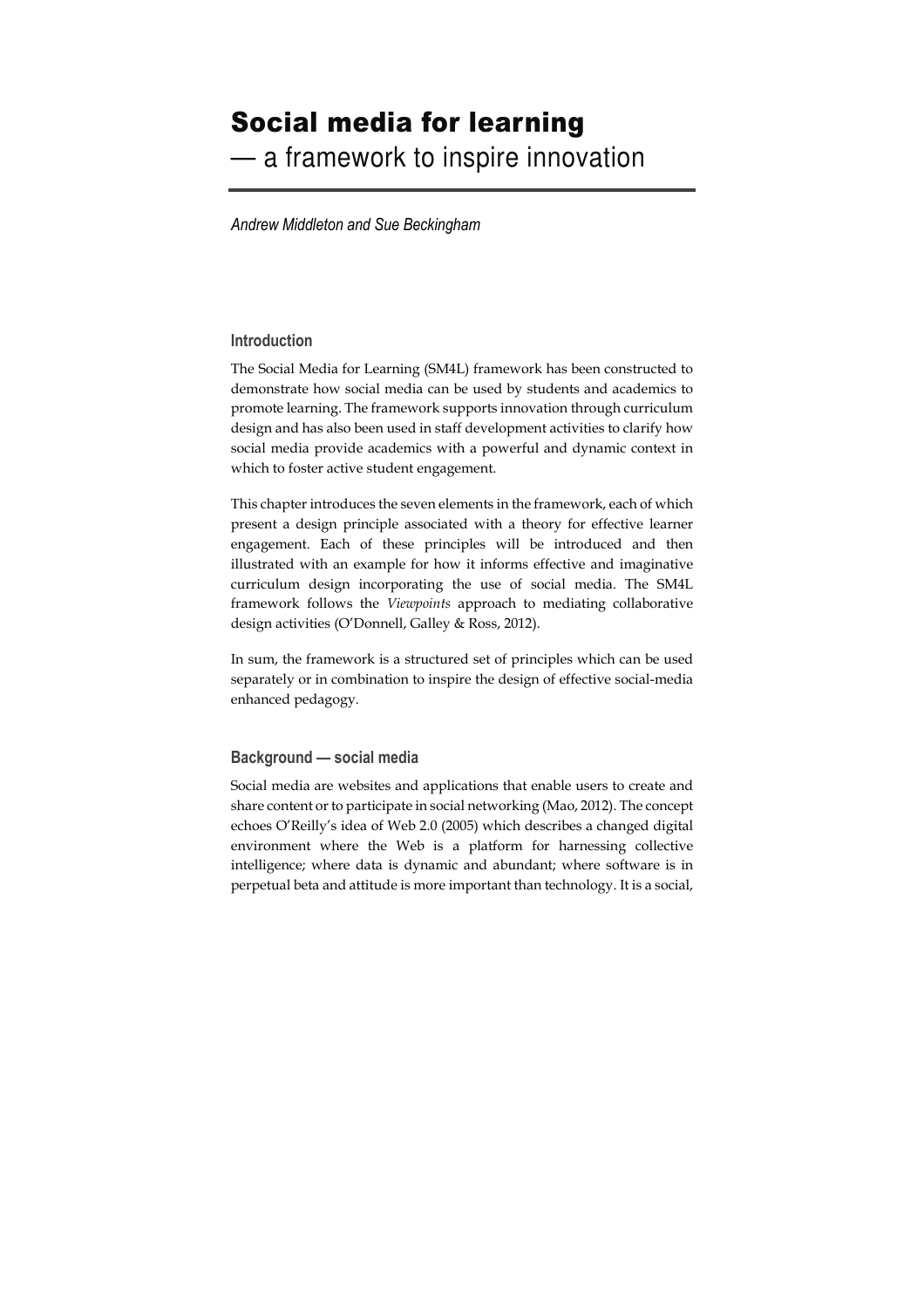creative and collaborative space in which "small pieces are loosely joined." The emergence of Web 2.0 predated the common usage of the term social media but contains all the essential ideas. The conceptualisation signals a paradigm shift in the way we now communicate and engage with ideas as both users and producers. This technical restructuring of the Web has subsequently matured into a personal and social movement which has claimed the platform for interpersonal connectivity. This 'social web' now spreads beyond PCs to the connected devices we wear and carry, therefore personalising O'Reilly's articulation of 'the Web as platform', a space for harnessing collective intelligence, thriving on shared data and forever improving. Its tools are lightweight, intended to be simple and functional, and span devices to create a rich user experience.

#### What does this mean for education?

The Web, as we know it now, is pervasive; it is no longer a resolute, impermeable and immobile repository of information. Its strength is found in the things people do and say together - just as education's strength is in the things people say and do together. This Web has moved from its original static incarnation in the 1990s, through a dynamic phase in the 2000s, to what now is best described as a thriving phase as represented by PennyStock's Internet in Real Time. The advent of smart devices ensures that this thriving web, and the teaching and learning it supports, is also unbounded.

Voss and Kumar's (2012) analysis of the literature examining the use of social media, albeit in American universities, found that it addressed the themes of visibility, listening, engagement, relationships, trust, authenticity, and branding. In relation to our student-centred framework the ideas of listening, engagement, relationships and authenticity stand out as being most relevant to learning. Visibility, in terms of managing one's digital presence, is also important in relation to employability.

#### The Social Media for Learning Framework

The framework emerged by bringing together thinking which had begun separately for each of the authors into a collaborative focus. By comparing our perceptions of social media, why it was important to higher education learning (and sometimes why it is not), the framework emerged quickly. It cannot be definitive, but its purpose is to be useful as a mechanism to stimulate conversation.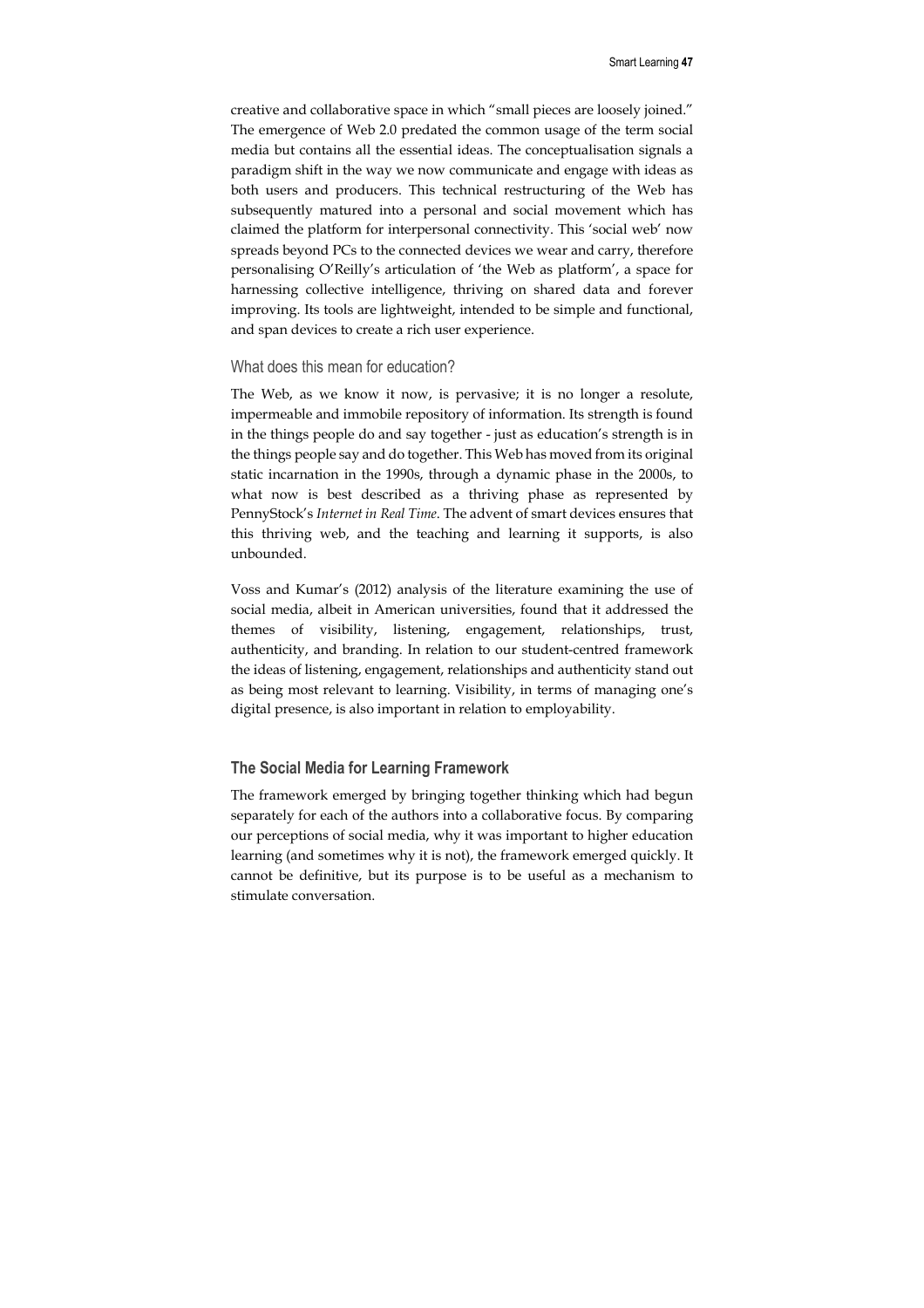In this section each element of the framework is introduced as it would be set out in a design workshop. A short discussion about the principle and some ideas that illustrate how it can be interpreted and applied follow each element.

#### Socially inclusive

- supporting and validating learning through mutually beneficial, jointly enterprising and communally constructive communities of practice;
- **Figure 1** fostering a sense of belonging, being and becoming;
- **P** promoting collegiality.

The Socially Inclusive element begins by describing inclusion in terms of Communities of Practice (Wenger, 1998), seeing social media as something that brings people together for mutual benefit and purpose. It acknowledges the importance to learning of identity and of being part of something, a sense of belonging; thus, social media values an ontological view of learning in this sense.

Latterly we have raised questions about the access to learning that social media may promote or hinder (see Denise Turner's chapter in this edition).

#### Example of media being used in a socially inclusive way

We use 'inclusivity' in the broadest sense and intend, by doing so, to unproblematise it; especially its narrower connotation and association with 'disability': if we learn to design inclusively we should habitually develop a positive consideration for all users.

The use of Padlet to collate ideas from a virtual brainstorm describes why this element is helpful. Padlet is a web-based tool which can be accessed from browsers on fixed or mobile devices to post succinct responses to a question, problem or scenario. All participants have the right to add notes, in various media, to what is in effect a virtual corkboard and all participants are able to see and review the postings as they are made. The idea of 'virtual brainstorm' indicates that all participants do not need be present in the same physical space. The use of a virtual tool in any case, has reduced the significance of co-location for the learning activity. The use of a 'board' metaphor dispenses with a hierarchical presentation structure, thereby removing ideas about valuing one idea against any other and this promotes equity in the collective thinking activity.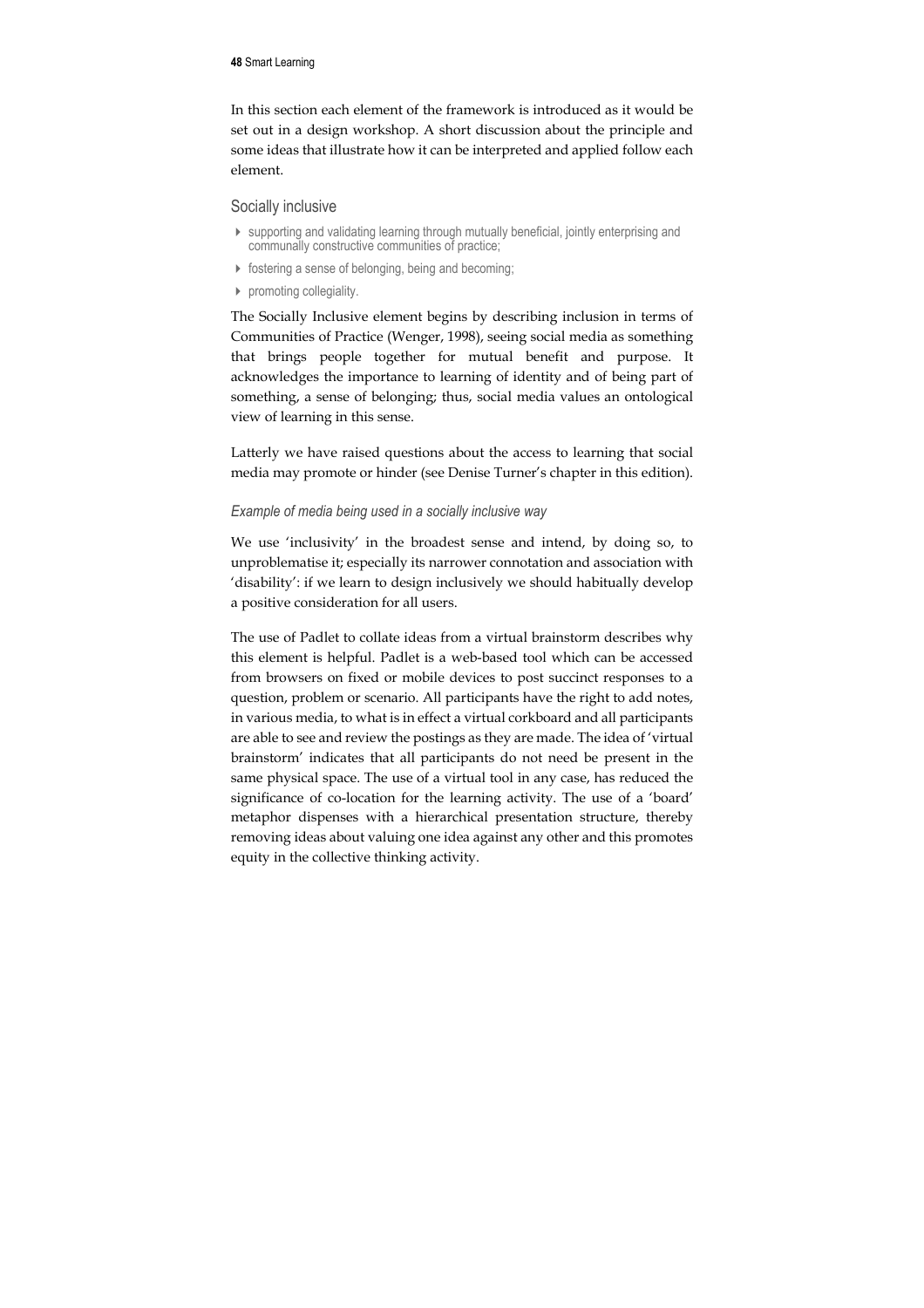#### Lifewide and lifelong

- connecting formal, non-formal and informal learning progression;
- $\blacktriangleright$  developing online presence;
- ▶ developing digital literacies.

This element emphasises the learner's life as being an intrinsic dimension of their formal engagement with their course and emphasises ideas found in constructivist theory about building on what already exists. It challenges, therefore, the tendency for learners and their tutors to rely on extrinsic factors for motivation. By having a lifewide appreciation of learning, the academic is able to think more broadly about the learner's environment and how each student is able to arrive at significant learning points in their own way and within the context of their formal course.

This element also encourages us to think about a lifelong digital presence and commitment to learning and so points us towards conceiving of digital literacies as capabilities that both empower us and safeguard our futures.

#### Example of media being used in the context of lifewide and lifelong learning

The professional networking tool LinkedIn provides a good illustration of this. For example: Encourage students to establish a LinkedIn presence for their employability. But it is also worth thinking about the concept of life blogging: the act of systematically recording everything you do, see or think as a way of developing capabilities as a reflective and critical thinker. This latter activity is extreme and ultimately obsessive sounding when intentional, but increasingly many of us leave traces of our actions, views and thoughts in myriad places. We all need to learn to manage our digital presence wisely and one way of learning to do this is to establish one's professional self methodically by using techniques like academic blogging for intelligent, reflective thinking. Reflective blogging assignments, therefore, demonstrate an important academic use of social media.

#### Media neutral

#### $\blacktriangleright$  learning across and through rich, multiple media.

The Digital Age is not bound by the constraints of previous eras in which thinking and ideas were inevitably the preserve of an elite selected to navigate their ways through long-standing academic paths ritualised by the conventions described by the written word!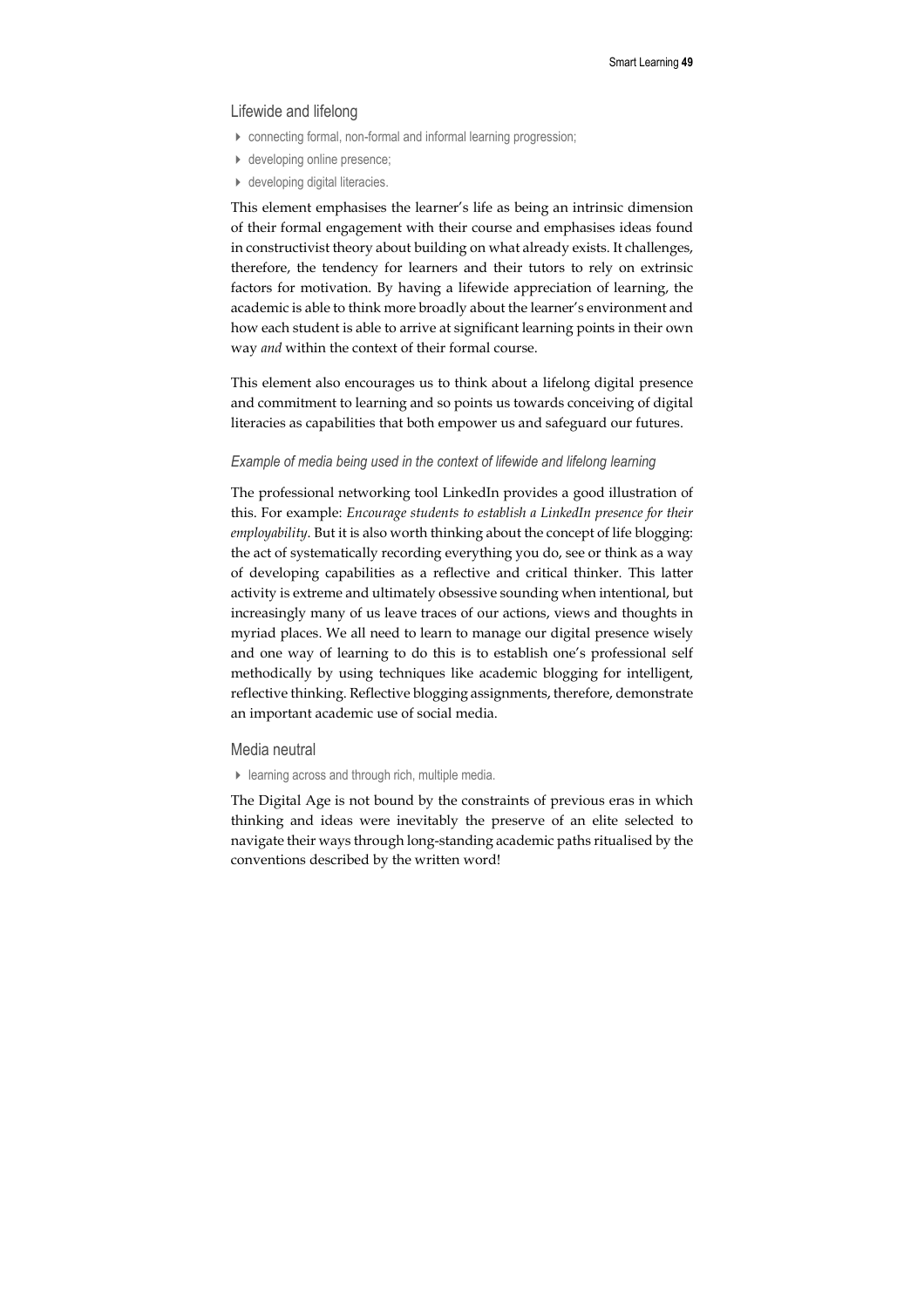While it is unnecessary perhaps to deride our academic tradition, it becomes clear how we now have the opportunity to expand and democratise the learning environments we use for higher thinking. It is now important for academia to recognise that different media promote different thinking by different people and that this is valuable. Knowledge, as a commodity, is no longer as important as it was (Siemens, 2005) and this frees higher education from obsessing on knowledge to do more of what it should be good at: supporting the creative mind so that it is able to fluently and critically play with and contribute to knowledge and the development of those that use it.

Media neutrality can be found in Kress's ideas (2003) about the inseparability of form and meaning, for example, which alert us to the importance of coming to know multiple media, whether that understanding is predominantly about format, technology, or context.

The proposition of media neutrality could have been expressed as media fluency, though that may have over-emphasised a sense of technical competence. It is more about the capability to use the right medium or media for the right job.

#### Example of media being used to demonstrate media neutrality

The posting of Concept Clips (screencast or video explanations) to YouTube is something that is gaining ground as appreciation of techniques such as the 'flipped classroom' and media intervention grows. The attraction of YouTube itself, especially because it is populated by an abundance of 'naive' footage, has contributed to more academics realising that making their own clips is possible and that it is something their students are likely to be able to do (see Rushton et al's chapter for an example of rich media being used to change student's approaches to learning).

#### Learner-centred

- promoting self-regulation, self-expression, self-efficacy and confidence;
- accommodating niche interests and activities, the 'long tail' of education.

The Digital Age, as already noted, comes out of a previous era in which teaching and learning has largely been defined by its constraints. This is most notable in the dependence upon the lecture theatre, a technology seen in ancient civilisations, but which came to serve academia reasonably well from the setting up of the first universities in the late 14th century (Peter  $\&$ Deimann, 2013). Learner-centredness challenges the academic to be more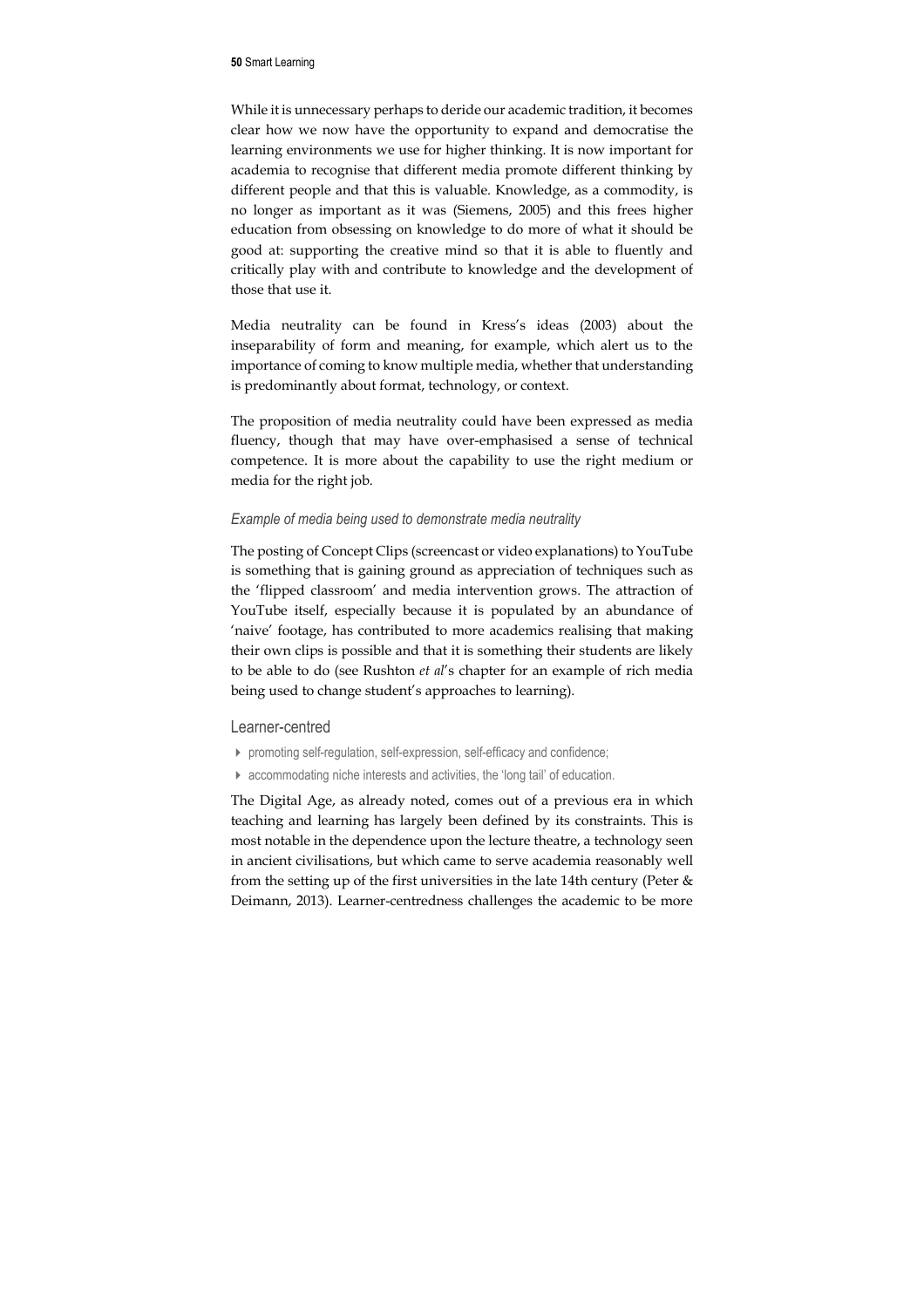creative in considering use of learning space, whether that is formal, informal, physical or virtual.

#### Example of media being used to foster learner-centred pedagogy

Social media immediately finds a natural home in this area and the examples are immediate and abundant when thinking about its relationship to project-based learning, problem-based learning and enquiry-based learning for example. Using a problem-based approach, a group coproduction task can be underpinned by structured activity in Google Docs in which students work collaboratively, drawing on their complementary strengths to analyse and resolve the assigned problem and present the results of their work coherently.

#### Co-operative

 promotes working together productively and critically with peers (co-creation) in selforganising, robust networks that are scalable, loosely structured, self-validating, and knowledge-forming.

Peer co-operation is a well-established principle of good teaching in undergraduate education (Chickering & Gamson, 1987) and is evident in most effective university-level courses. Informally, it captures the rationale of learning at university: the idea of finding value in being together as opposed to being purely satisfied with using books in isolation to acquire knowledge for example. Formally it is found in collaborative methods such as group work. Laurillard's notion of a Conversational Framework (2002) reflects the co-operative interchange and progression of thinking underpinning learning at university. Fundamentally it comes back to mutuality and valuing each other.

#### Example of media being used to foster co-operation

The Bring Your Own Devices for Learning open learning experience (see the chapter by Chrissi Nerantzi & Sue Beckingham in this edition) explains how the tweetchat method brought participants together each evening, full of energy, engaging each other frenetically with a set of five questions over an hour. The nature of this activity, which takes place around a common hashtag in Twitter (i.e. #BYOD4LChat), is that five questions are posed through the hour that allow diverse participants to respond with their own answers, further questions and examples so that the body of learners, by working together, formulate a deep and rich understanding of a given topic.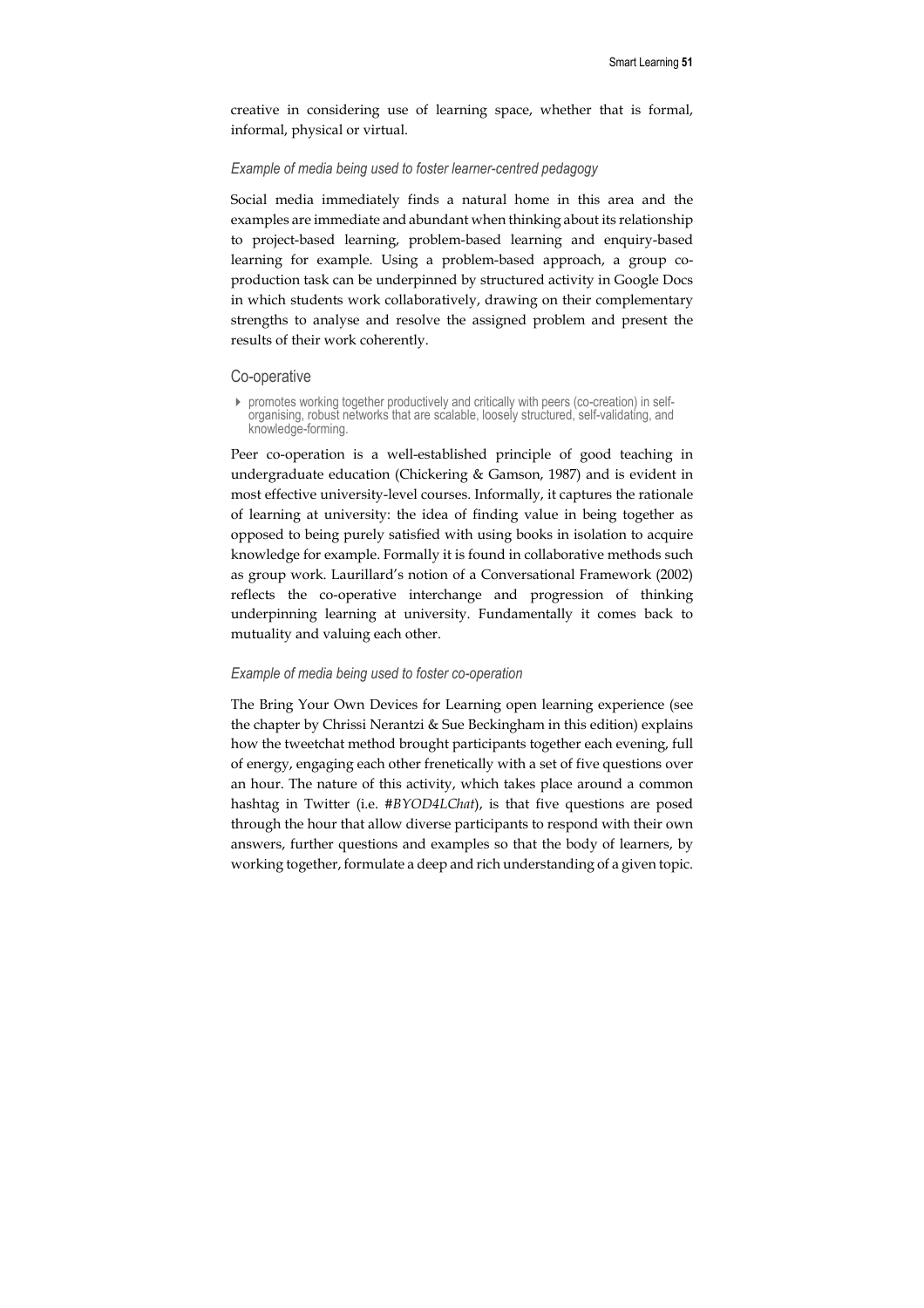#### Open and accessible

- $\triangleright$  supporting spatial openness (without physical division);
- supporting temporal openness i.e. synchronously and asynchronously;
- supporting social openness i.e. democratic, inclusive;
- supporting open engagement i.e. in terms of being: geographically extended, inclusive, controlled by the learner, gratis, open market, unconstrained freedom, access to content (Anderson, 2013);
- $\triangleright$  being open to ideas.

Openness is a very open set of ideas! As the framework highlights, it can refer to space, time, or social interaction amongst other conceptualisations, and attitudes. Openness is a useful concept to explore both in curriculum design and staff development, whatever your take on it. Any discussion usually serves to highlight how closed down we are and often this is through habit and lacking the confidence or resource to do other than what we have known; our collective tendency is often for closed thinking. As discussed in the previous chapter, Thinking about Smart Learning, developing an appreciation of openness requires adventurous thinking and hypothesising about what smart learning might come to mean. For today's student, however, it immediately challenges many of the assumptions we may have about learning spaces, how we relate to learning, how we use time, and how we might work together.

#### Example of media being used in an open way

An obvious example might be about using Open Educational Resources (OERs) or what used to be known as Reusable Learning Objects. However, while these ideas may be desirable in an ideal world, they often lead us to think about a particular understanding of 'content': something that can be packaged. Good teachers know that conversation, not content, is king. Conversation establishes the context for learning.

While OERs and the practice of using them, Open Educational Practice (OEP), is a rich and profitable area to explore more deeply, in this chapter a different example is offered; one that describes autonomous learning in which the students have a sense of being unbounded and responsible to each other. For example, the academic openly discusses how important it is that learning happens outside the classroom and listens for examples from the students about how, where and when they do something connected with "uni". The academic may refer to the practice of former students and how they have benefited from self-organised Facebook Groups or Google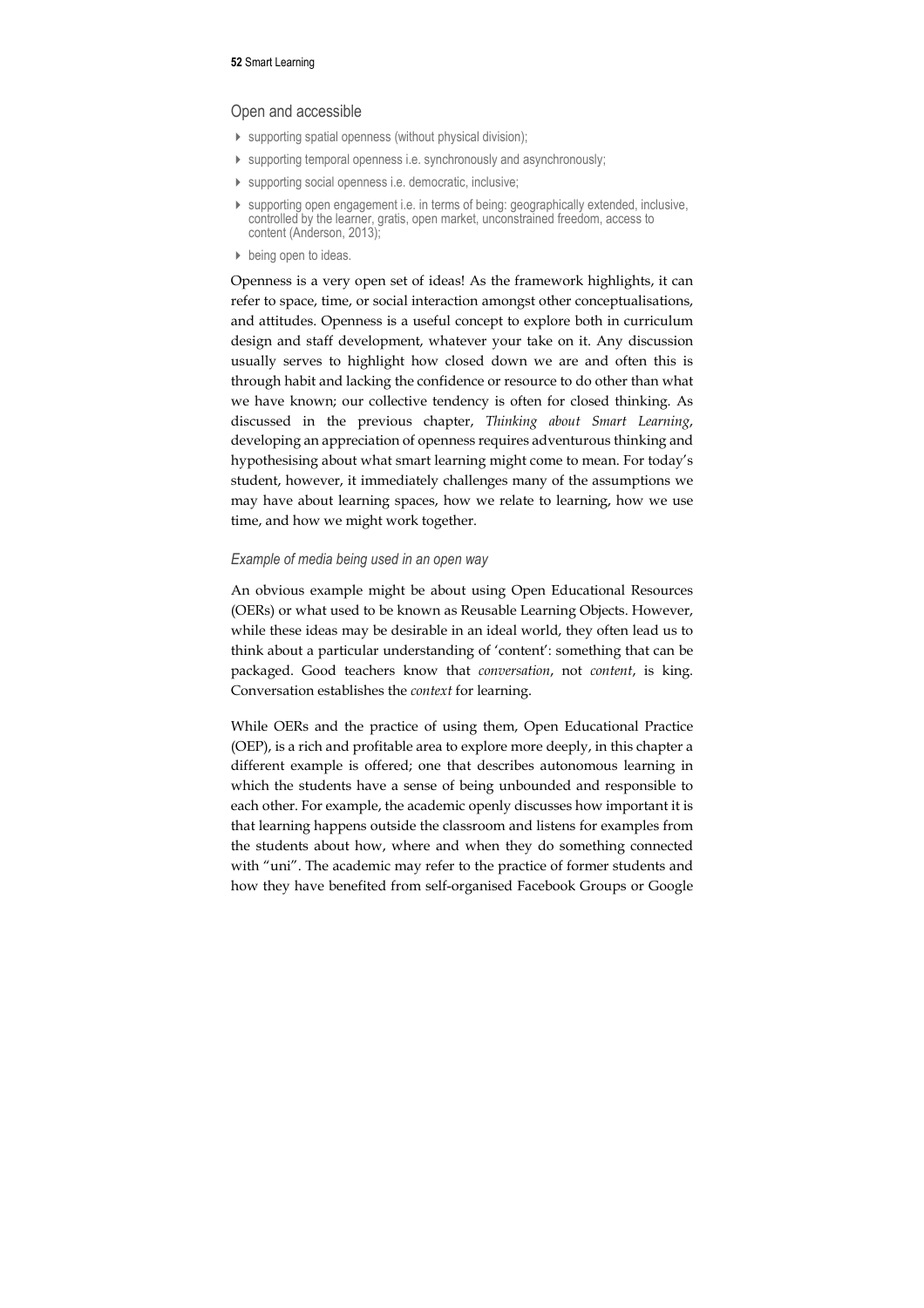Hangouts, or just forming informal support networks to keep each other organised. The academic's role, here, is to value social interaction and seed autonomous interaction with social media. This presents challenges for the tutor: how is openness actually enacted and supported? How should social media be managed in an open learning environment? What is the real driver for openness in a given situation? Is it to make the experience richer, more authentic or to provide the learner with more room for creatively engaging?

#### Authentically situated

- making connections across learning, social and professional networks;
- scholarly:
- establishing professional online presence and digital identity.

Social media helps us to make strong connections with the world around us and, whatever our discipline, the world establishes the ultimate context for our learning and scholarship. This externalised conceptualisation of learning can enhance the meaning of both being at university and in learning, and of situating and understanding the subject matter itself.

Rule (2006) suggests that authentic learning actively engages the learner in the real world problems of professionals, open-ended inquiry and metacognition, and discourse amongst a community of learners, whilst empowering the learner to direct their own learning. Herrington and Oliver (2000) propose nine critical characteristics for authentic learning that include active learner engagement in a real life context, the modelling of processes and access to roles, collaboration, reflection, learner articulation, scaffolding and meaningful assessment.

#### Example of media being used to harness authentic situations

Authenticity is evident in many educational podcasting applications and is found in the variety of voices, the connections that can be made to the real world, and the open-ended activity it promotes and supports. For example, invite 'experts' (people who know the external context) to speak to or with your students via Skype or in a Google Hangout. Running and recording conversations like this can generate a rich, long-lasting resource base.

#### Developing the framework

The framework has so far served its purpose well: to stimulate creative thinking about academic practice and the curriculum. Making it 'better' is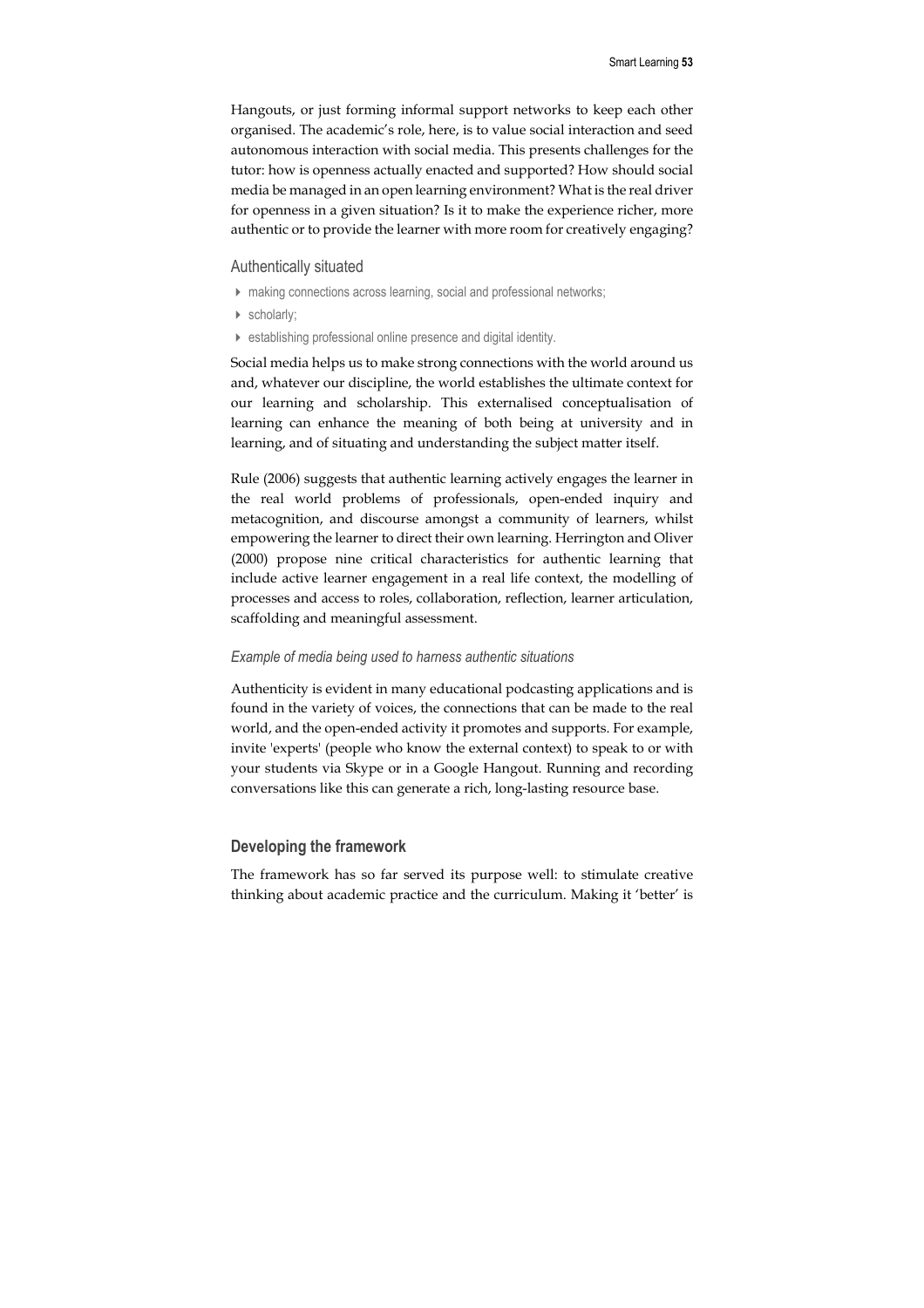problematic: it is important that it is open-ended and not assumed to be complete. In the same way, it has been important in this chapter to avoid listing examples in detail because, as we have said, conversation is king and to be overly prescriptive would be self-defeating.

The framework will develop now by the way you draw upon it or apply it. For example, you can develop your own examples with academics as a workshop activity.

#### Acknowledgement

We would like to thank Simon Thompson for useful suggestions which have been embodied in the writing of this chapter.

#### **References**

- Anderson, T. (2013). Promise and/or Peril: MOOCs and Open and Distance Education. Online at: http://www.col.org/SiteCollectionDocuments/ MOOCsPromisePeril\_Anderson.pdf.
- Chickering, A. W., & Gamson, Z. F., eds. (1987). Seven principles for good practice in undergraduate education. AAHE Bulletin, March: 3—7.
- Herrington, J. & Oliver, R. (2000). An instructional design framework for authentic learning environments. Educational Technology Research and Development. 48, 23—48.

Kress, G. R. (2003). Literacy in the new media age. London: Routledge.

- Laurillard, D. (2002). Rethinking university teaching, 2nd edition. London: Routledge Falmer.
- Mao, J. (2014). Social media for learning: A mixed methods study on high school students' technology affordances and perspectives. Computers in Human Behavior, 33, 213—223.
- O'Donnell, C., Galley, R. & Ross, V. (2012). The art of the designer: Creating an effective learning experience. Blended Learning Conference, 13th June 2012, University of Hertfordshire, UK.
- O'Reilly, T. (2005). What is Web 2.0? Design patterns and business models for the next generation of software. Online at: http://facweb.cti.depaul.edu/jnowotarski/ se425/What%20Is%20Web%202%20point%200.pdf.
- Pennystocks (2014). The Internet in real time. Online at: http://pennystocks.la/ internet-in-real-time
- Peter, S., & Deimann, M. (2013). On the role of openness in education: A historical reconstruction. Open Praxis, 5(1). doi:10.5944/openpraxis.5.1.2.
- Rule, A. (2006). Editorial: The components of authentic learning. Journal of Authentic Learning, 3 (1).